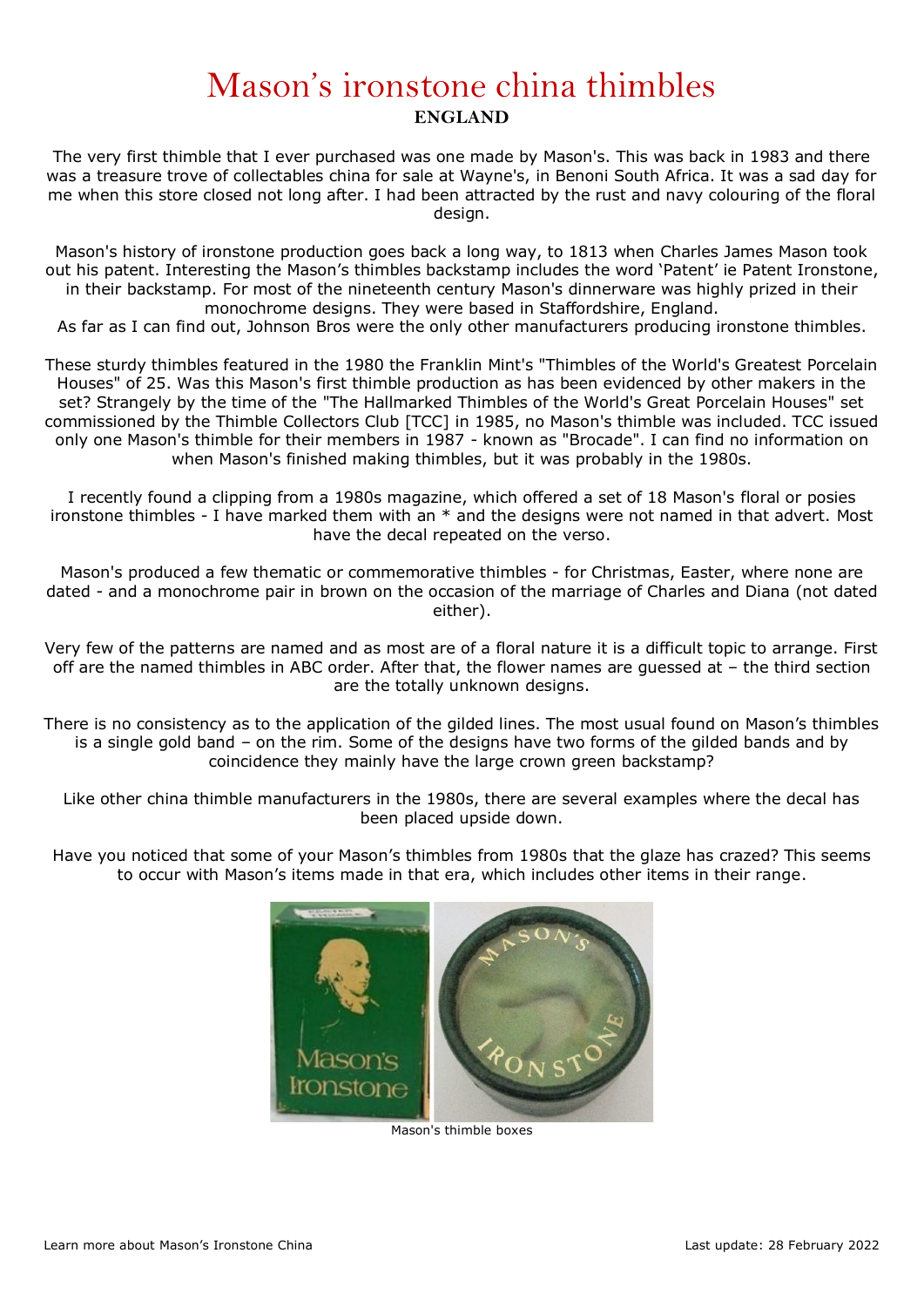

Mason's thimble backstamps In my opinion the large crown backstamp is the original. There are far fewer of these recorded two sizes of the crown, includes lettering "Patent Ironstone" L - small green crown – C large green crown R – small brown crown see also: maroon backstamp for the Charles and Diana thimbles



abbreviated green backstamp which omits "Patent Ironstone" and "Made In England" so these thimbles would have been produced offshore are they still made of ironstone?

## **Mason's thimbles**



**Art Nouveau** on both sides two gold bands



**Brocade** on both sides Thimble Collectors Club



**Charles and Diana** "To celebrate the wedding of H.R.H Prince Charles the Prince of Wales and Lady Diana Spencer" Undated maroon lettering and backstamp [in Queensland we pronounce that marone!!]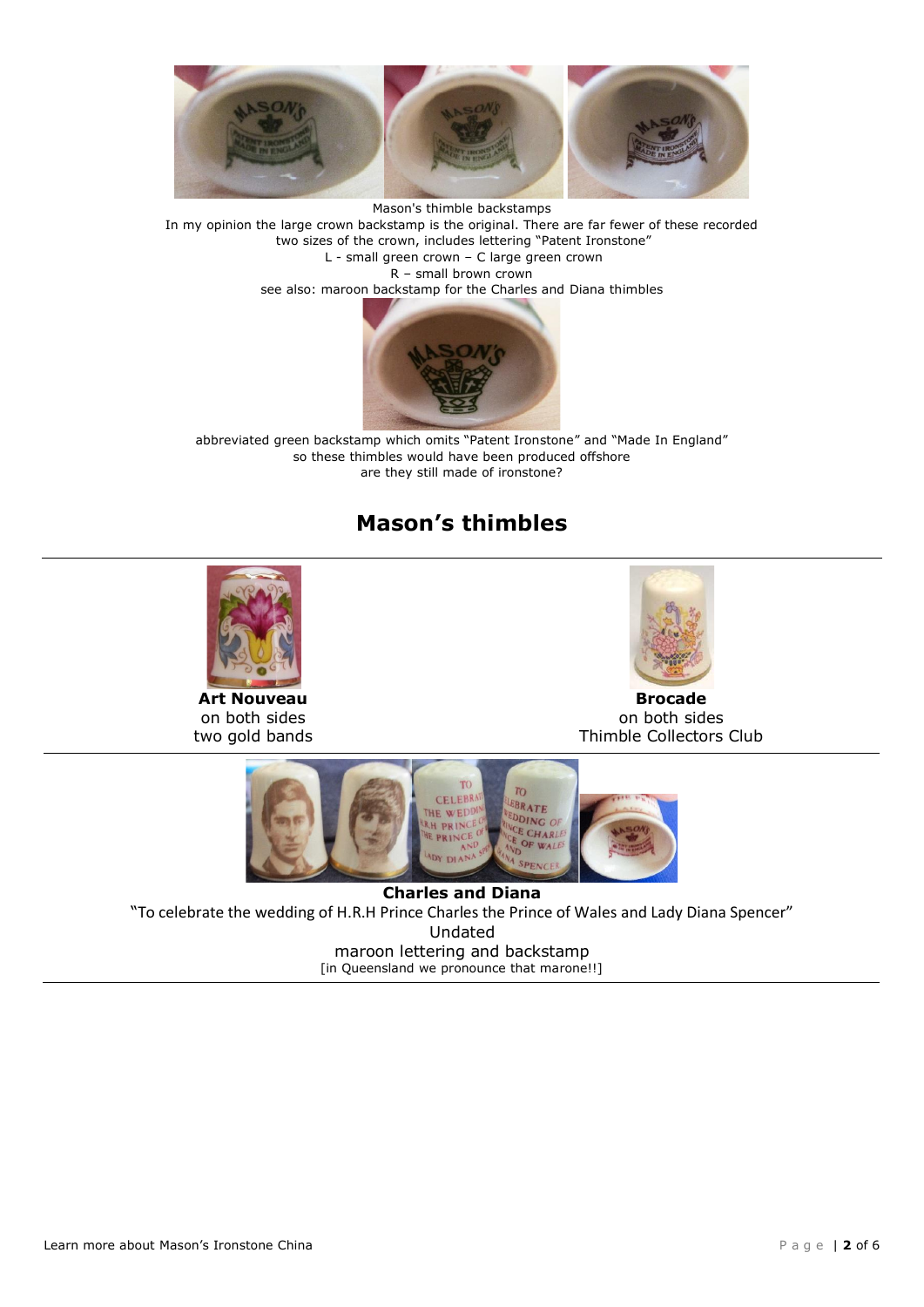

**Christmas** - bells undated small crown green backstamp

R: wreath decal upside down



**Christmas** - Santa handpainted undated L : single gold rim **large** crown green backstamp

R: two gold bands

**Christmas** - tree undated small crown green backstamp

**Fruit Basket**



**Christmas** - stockings robin undated



**Dahlia** on both sides \* L: two gold bands **large** crown green backstamp

R: single gold band



**Happy Easter** undated small crown green backstamp



**Happy Easter** undated



**Happy Easter** undated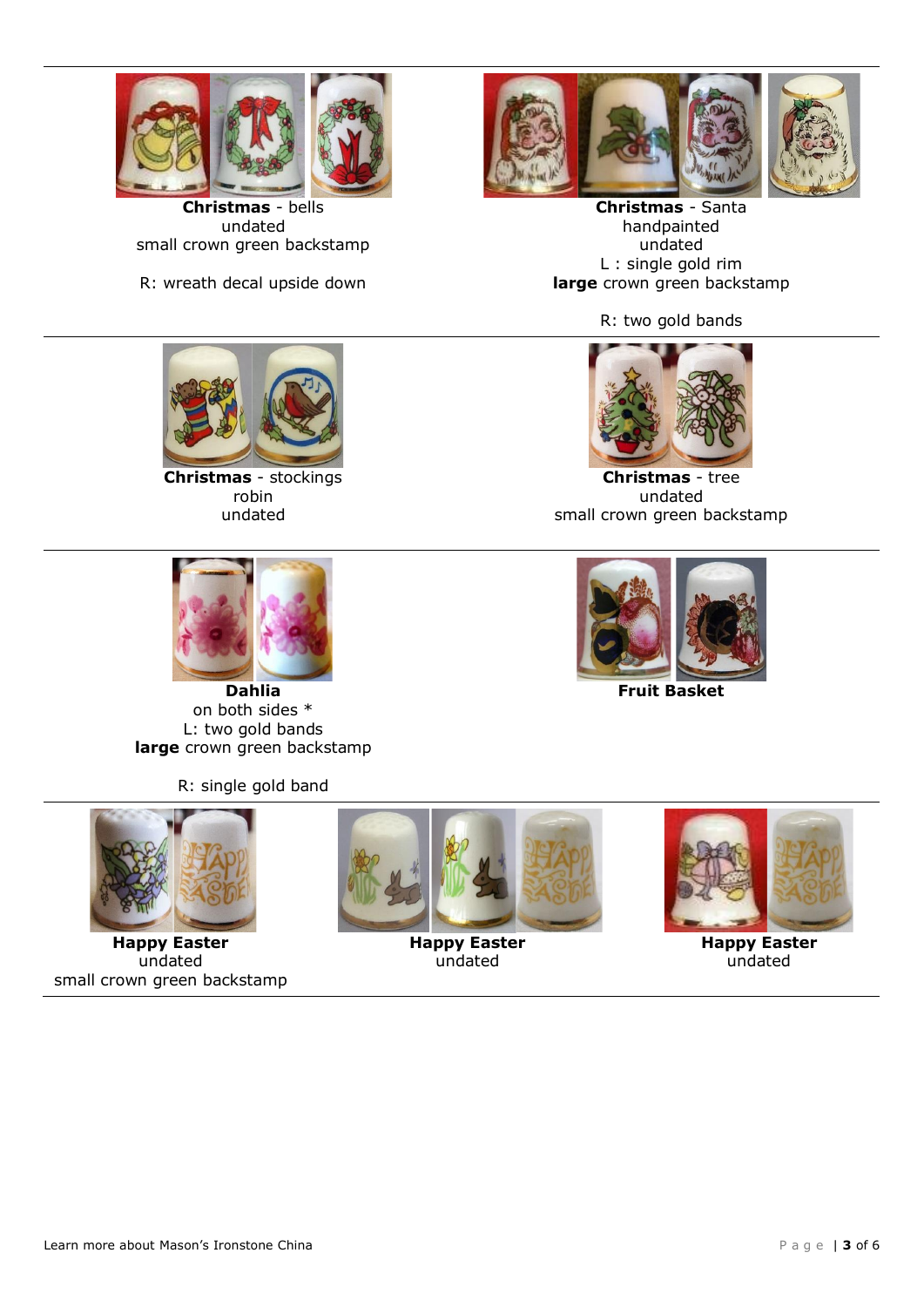

**Mandalay** Blue colourway navy stems & red flowers on both sides the most commonly found version of Mandalay small crown green backstamp



**Mandalay** Chartreuse dark green with lighter green flowers on both sides I have seen this described as 'Oasis' small crown green backstamp



**Mandalay** Brown Velvet chocolatey brown stems with yellow flowers on both sides R: small crown green backstamp with fewer yellow flowers



**Mandarin** small crown green backstamp **Nabob Nabob** 



on both sides "Thimbles of the World's Greatest Porcelain Houses" single gold band small crown **brown** backstamp

R: no gold band



**Petunia**\* two gold bands L&R: **large** crown green backstamp

R: decal placed upside down glaze has crazed



**Summer Bouquet** \* two gold bands L: **large** crown green backstamp

R: the decal is upside down small crown green backstamp



**Monaco** \* design all round two versions – L: two gold bands **large** crown green backstamp

R: single gold band thimble has crazed



**Rosette** \* creamy brown flowers on both sides small crown green backstamp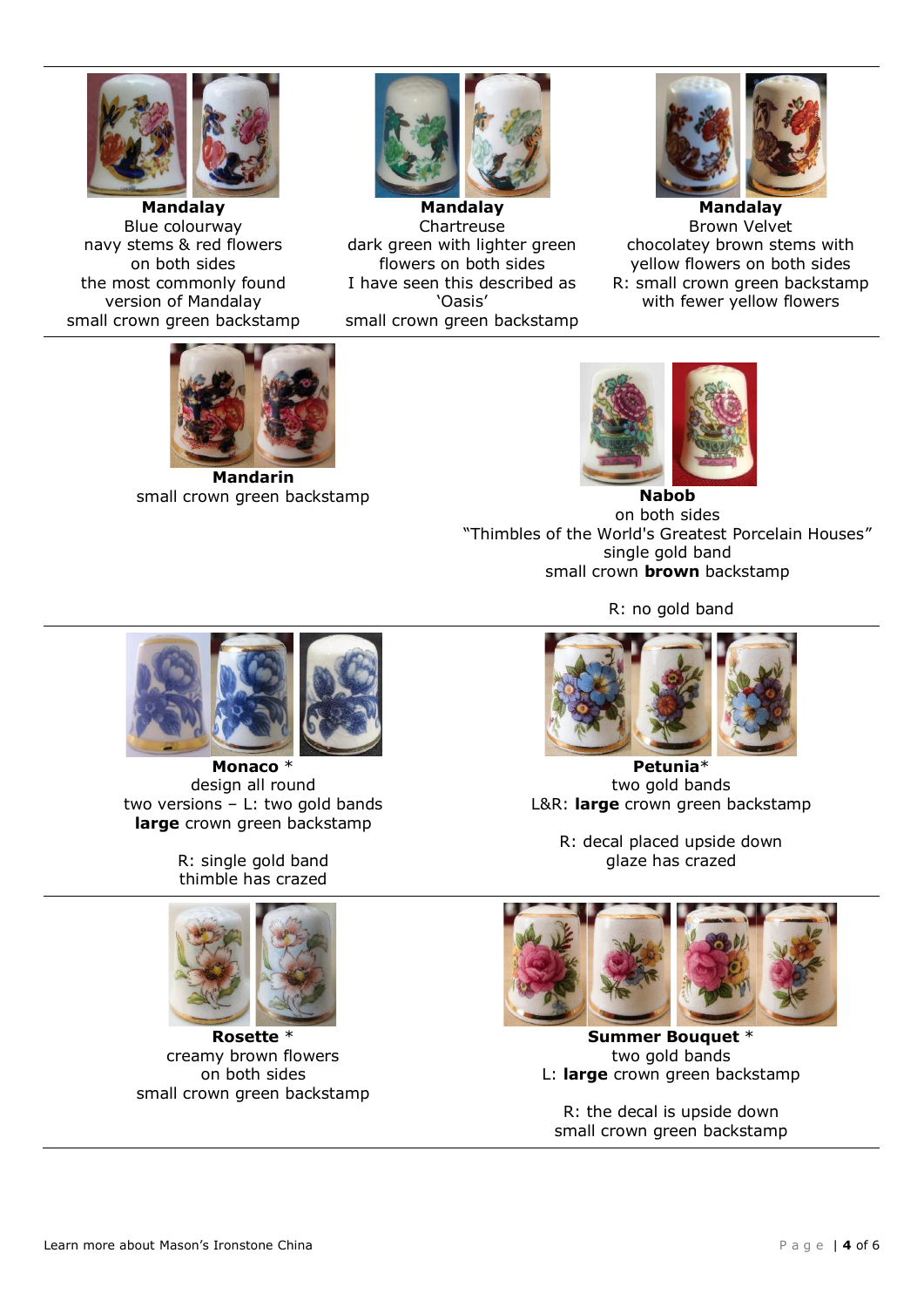

**Tree Flower** Imari-style design on both sides small crown green backstamp L: no upper gold rim





daffodil daffodil forget-me-nots  $*$ 



lily of the valley \* on both sides





morning glory example the periwinkle  $*$ on both sides small crown green backstamp



yellow poppies / Welsh poppy \* on both sides small crown green backstamp this also looks a primrose decal



dog or wild rose \* on both sides small crown green backstamp



yellow rose \* on both sides small crown green backstamp



yellow rose on both sides small crown green backstamp



red rose on both sides small crown green backstamp



rose & passion flower on both sides small crown green backstamp